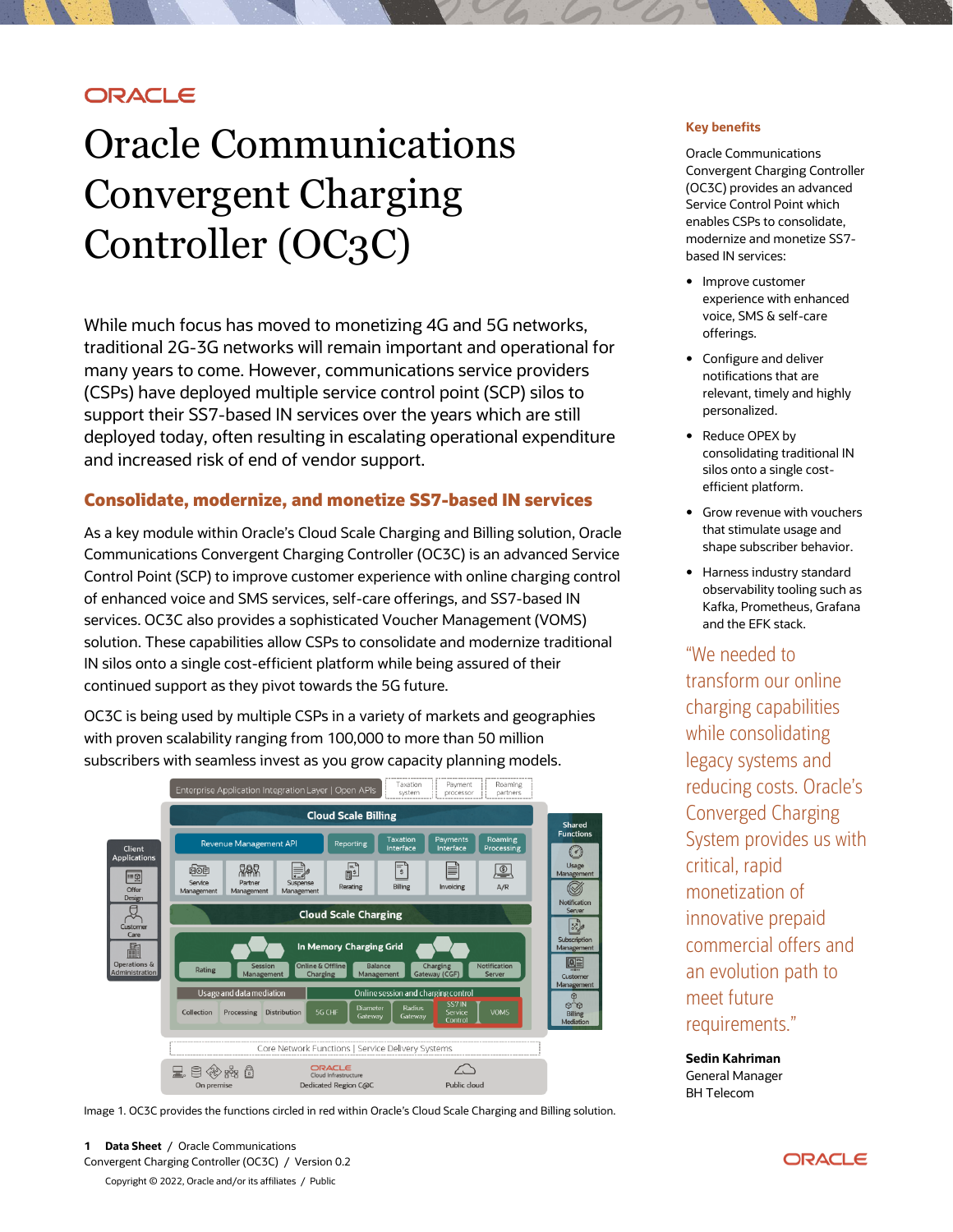# **Improve customer experience with advanced online charging control of voice and messaging services**

OC3C provides online charging control for voice and messaging services for both prepaid and postpaid subscribers. Voice charging control works by requesting fund authorization until rejection (fund exhaustion) with mid-session commits with each authorization. Event and messaging charging control works using both reserve and confirm and direct methodologies.



Image 2. OC3C provides an advanced SCP and VOMs solution within Oracle's Cloud Scale Charging solution

OC3C supports traditional SS7 network control using productized control agents as shown in table 1 and custom control agents can be easily built with the OC3C SDK.

| <b>VOICE</b> | <b>CONTROL AGENT</b>   | <b>MESSAGING</b> | <b>CONTROL AGENT</b> |
|--------------|------------------------|------------------|----------------------|
| Fixed        | <b>ISUP, INAP, SIP</b> | <b>GSM</b>       | MAP, CAP, SIP, SMPP  |
| GSM/UMA      | <b>ISUP, CAP, SIP</b>  | <b>CDMA</b>      | $IS-826$             |
| <b>CDMA</b>  | IS-41, IS-826, ISUP    |                  |                      |

Table 1. Voice and messaging control agents supported out of the box by OC3C.

# **Service configuration agility**

OC3C provides a service configuration environment with a graphical and workflow-based representation of all service and charging control logic. Using the control plan editor, it is easy to incorporate additional logic into the call flow such as to play low balance announcements, divert to menus using an IVR or send notifications such as AOC (advice of charge).

Using "drag and drop" configuration of production ready building blocks, as shown in Figure 2, the underlying complexities of the logic being executed disappear, allowing internal personnel to create, validate, modify, and maintain innovative services with streamlined and intuitive service creation attributes. It also provides an open Web 2.0 framework to rapidly leverage an external

## **Key features**

- SS7 agnostic platform
- Voice online charging control for fixed, GSM/USM and CDMA mobile networks (ISUP, IAP, SIP, IS-41, IS-826, ISUP)
- Messaging online charging control for GSM and CDMA networks (MAP, CAP, SIP, SMPP, IS-826)
- Integrated self-care, number routing and IN services
- Drag and drop service configuration with Open Web 2.0 framework and SDK
- Voucher and recharge management

## **Control plan editor**

- Workflow-based representation of all service and charging control logic
- Configure call routing rules, IVR handling rules and call completion rules
- Graphical, drag & drop configuration by nonspecialist service creation engineers
- Operational readiness with 250+ proven service logic building blocks
- High operational productivity with streamlined user workflows
- Advanced service validation with connection diagnosis and logic tracing
- Web 2.0 framework provides rapid integration of inbound and outbound 3rd party services
- SDK allows OC3C to be enhanced and extended using product plug-ins for service management, network integration and service logic

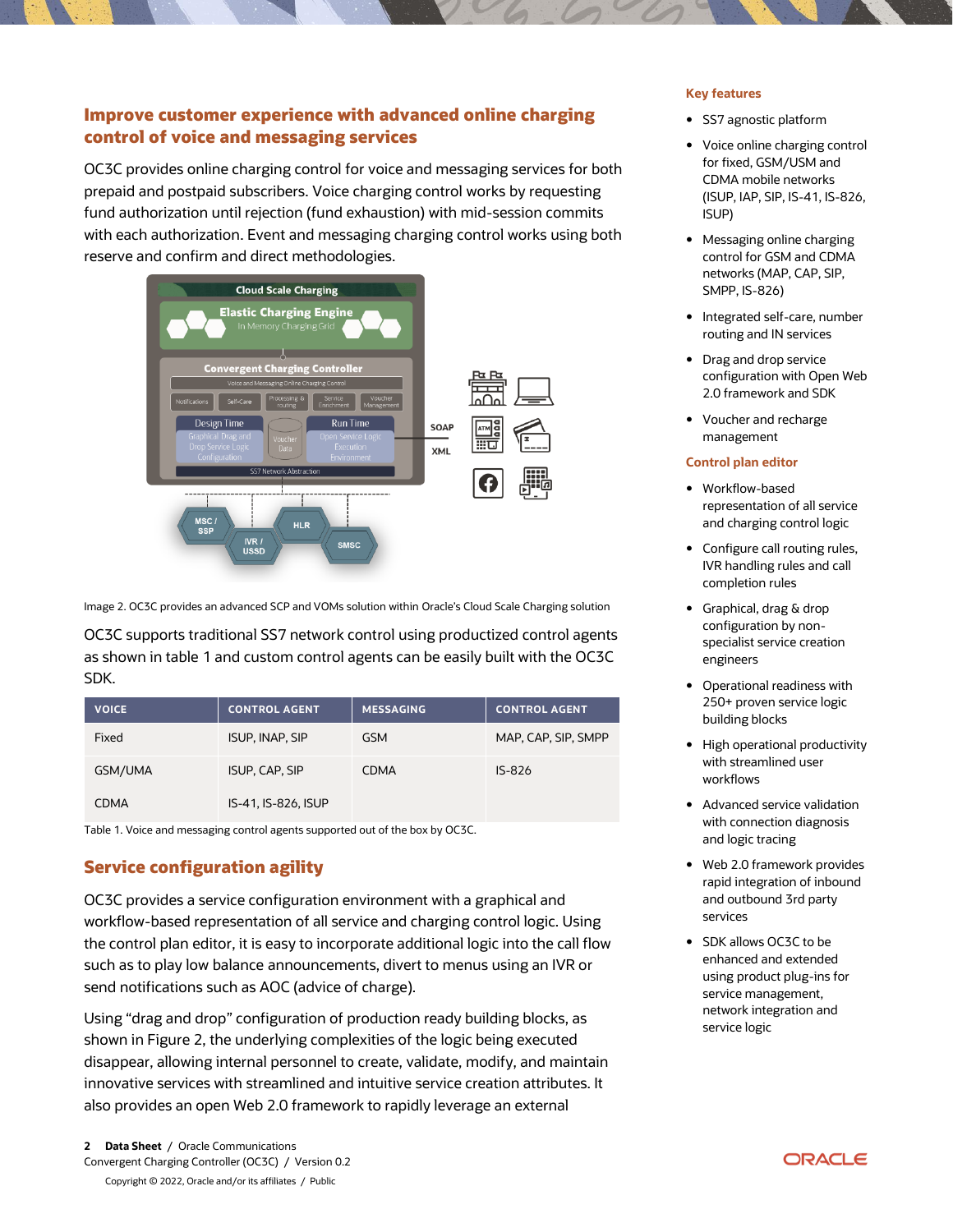ecosystem enabling existing services to be integrated and new enhanced services to be delivered.



Image 3. The control plan editor provides a drag and drop service configuration environment

# **Define advanced self-care structures that enhance customer experience and reduce call center interactions**

OC3C supports all traditional self-care mechanisms such as IVR, USSD, SMS and web. Self-care menus with real-time queries and account management are designed with the control plan editor, and the structure can be applied to any channel. Sample capabilities include:

- Play or send CCS account and balance information via IVR.
- Deliver advice of charge and service configuration from CCS.
- Add / modify data in CCS. Update 3rd party data with SOAP interfaces.
- Voucher redemption. Purchase an offer or bundle.
- Subscribe to additional services.

# **Configure and deliver notifications that are relevant, timely and highly personalized**

OC3C provides the important role of notifications gateway within Oracle's Cloud Scale Charging and Billing solution. OC3C can consume notifications generated from across the system through both JMS and Kafka, and is then used to design personalized notification experiences. For example, the balance and profile information can be inserted into a notification template where the surrounding wording can be defined for the notification.

Using the flexibility of the control plan editor, notifications can be configured to be sent at any point in the service logic such as when a balance depletes below a certain level triggering a low balance warning to be sent in real-time.

It is also possible to define the delivery mechanism according to any logic such as location or subscriber preference whether that be any combination of USSD, SMS, email, web or mobile self-care app as part of a modern digital experience. Controls can be put in place for when the notification should be delivered, such as at specific times of the day, or according to subscriber preferences such as a late shift worker selecting not to receive notifications during the day when they

#### Copyright © 2022, Oracle and/or its affiliates / Public

### **Advanced self-care**

- Voice using IVR and direct dial (CAP2/3, INAP CS 1)
- Web for recharging via a payment gateway or retailer / ATM (SOAP, XML)
- Messaging for both SMS payload and keyword extraction and USSD one shot / menu (USSD, MAP)

## **Notification gateway for Oracle's Cloud Scale Charging and Billing solution**

- Consume CCS generated notifications through JMS/Kafka
- Convert into SMS, USSD or email for delivery to subscriber
- Enrich based on template definition and subscriber preferences.
- Separate control flows for each event type

#### **Number routing services**

- Least cost routing
- Number portability
- ENUM
- Service numbers
- Essential services
- VPN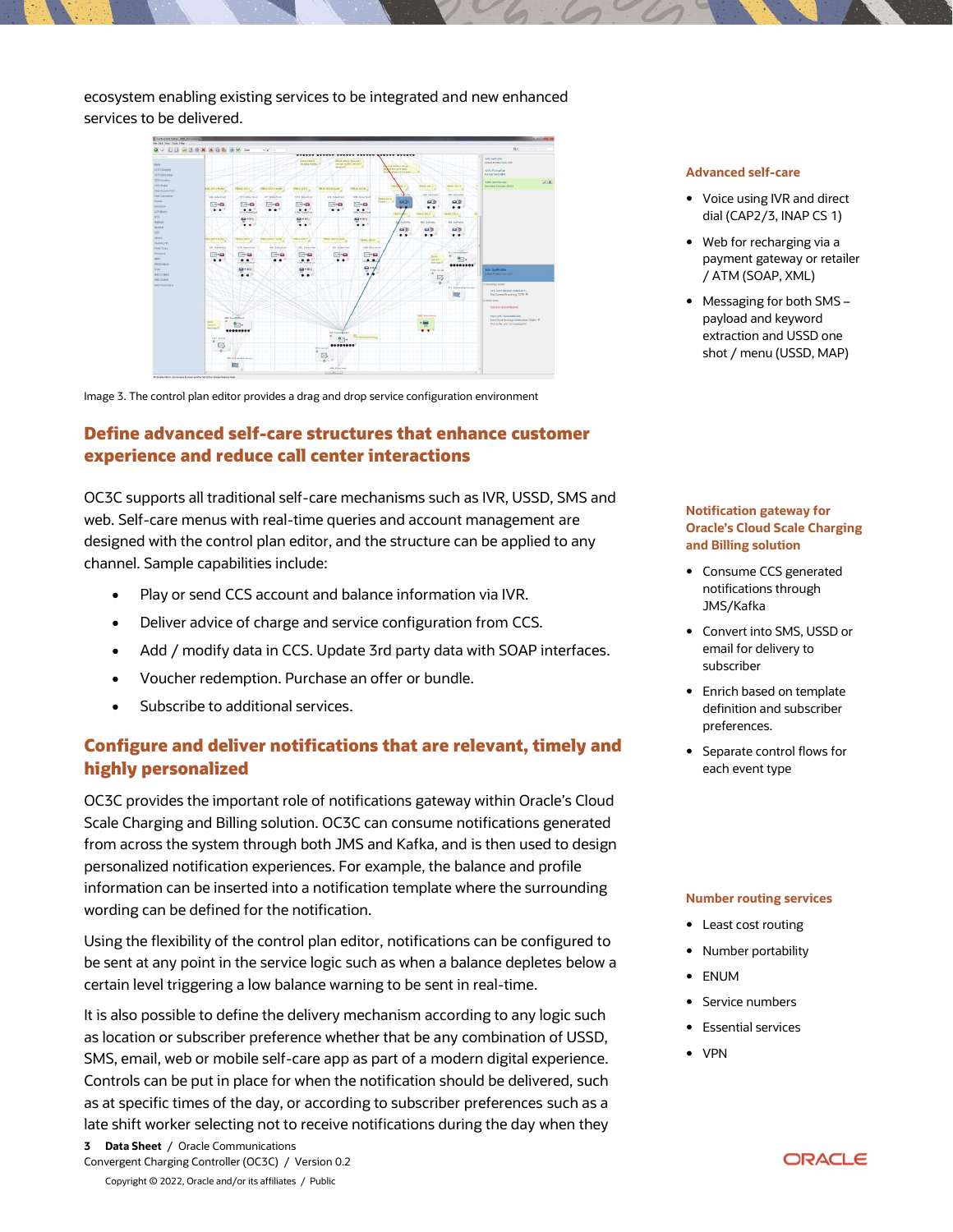would typically be asleep. These collective capabilities and much more provide Oracle's Cloud Scale Charging and Billing customers with flexibility to configure personalized and relevant notifications as part of a modern customer experience.

# **Reduce OPEX by consolidating traditional IN silos onto a single cost-efficient platform**

As a SCP which provides online charging control and self-care services for traditional SS7-based networks, OC3C also allows the consolidation of traditional IN silos onto a single platform providing extreme performance with minimal hardware footprint to deliver exceptionally low total cost of ownership.

OC3C provides originating and terminating number routing services enabling service providers to optimize costs whilst also complying to regulatory compliance.

- Least cost routing enables service providers to optimize routing over different carriers based upon analysis of the incoming call parameters – the route is identified by the Network Routing Prefix (NRP), with the routing algorithm capable of being defined by multiple parameters such as day, time of day, protocol, calling party number, calling party category and dialed number.
- Number portability (NP) supports various forms including All Call Query (ACQ), Query on Release (QoR), and Onward Routing (OR) and can be adapted to suit each service providers exact needs.
- Electronic number mapping (ENUM) using optimized routing over different carriers with shared ENUM DBs using both Private and Carrier ENUM. This provides an important extension to number portability.
- Service numbers can be rapidly configured with OC3C such as free phone, toll free, premium rate services, and tele-voting. These continue to provide powerful sales and marketing tools.
- Essential services can easily be implemented such as emergency services with location support, carrier [pre]-select, and universal access numbers (voice, video, email, fax, and SMS).
- VPN provides private network facilities across a public telephony network with support for company specific service logic across on-net and off-net calling and call termination. The service also supports rapid creation and easy management of end user VPN services.

OC3C also provides a range of message processing and routing capabilities that can be used to both increase revenue and protect subscribers from fraud:

• Express SMS delivery enables direct SMS delivery to the handset for person to application (P2A) and application to person (A2P) messaging. This means the SMS does not need to be delivered via an SMSC, presenting a cost-saving for the service provider through reduced SMSC licenses. Multiple alternate routing attempts and delivery reports are also both supported.

## **Message processing and routing services**

- Express SMS delivery
- SMS anti-fraud
- SMS home routing gateway

## **Voucher and recharge management**

- Any balance type, any quantity
- Multiple Balances & **Expirations**
- Date Based Incentives
- Voucher Generation and **Distribution**
- Voucher revenue assurance
- Enhanced security and data encryption (SHA-2, SHA-512 and SHA-256)
- Flexible business process and integration flow
- Comprehensive and full voucher lifecycle management

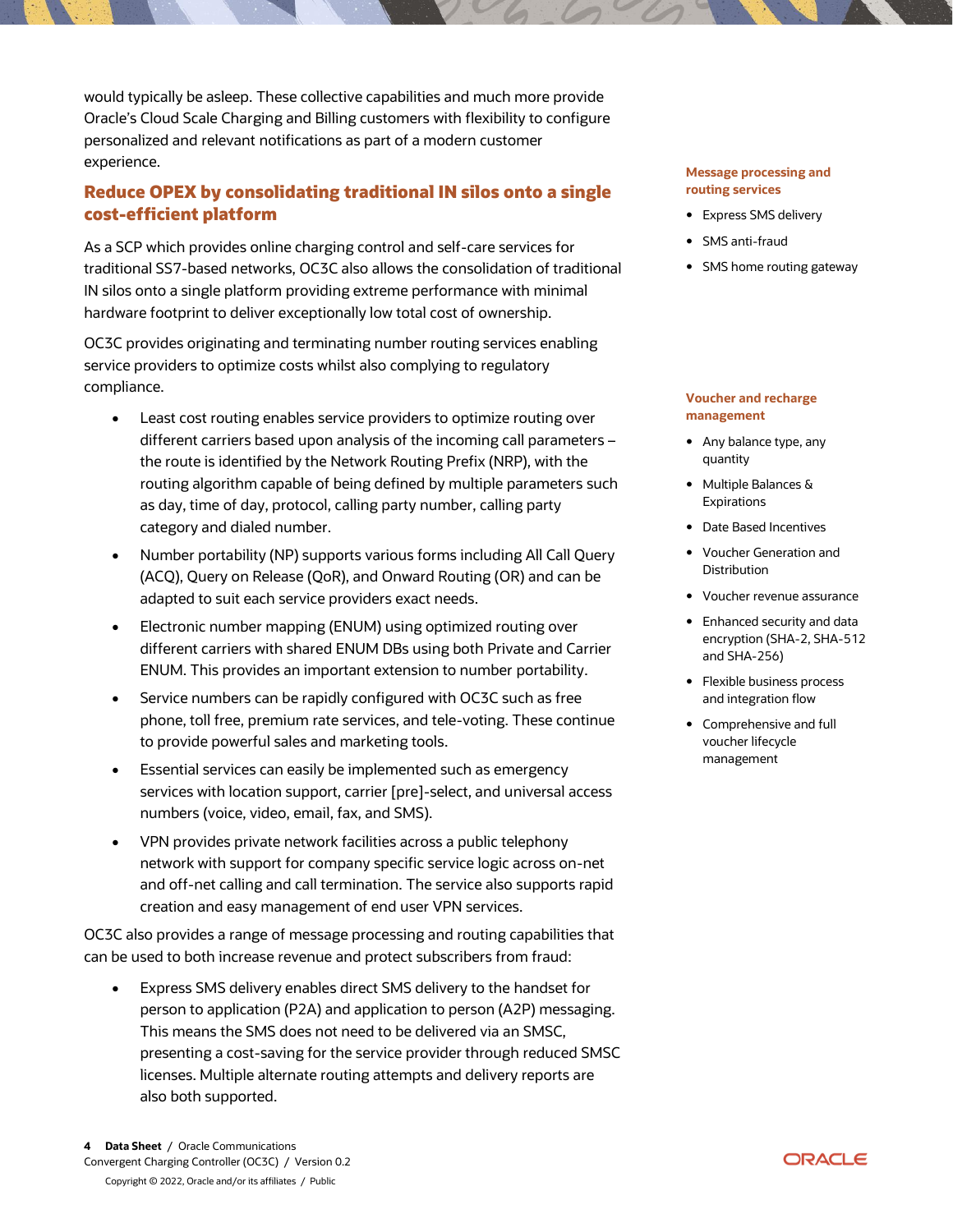- The SMS anti-fraud service enables subscribers to be protected from fraudulent SMS attacks, with a whole range of capabilities such as antifraud screening, spamming, spoofing, faking, flooding and database pumping.
- SMS home routing gateway increases the home network SMS revenue by intercepting roaming SMS traffic and terminating it back on the home network.

# **Voucher management solution (VOMS) to grow revenue, stimulate usage and shape subscriber behavior**

OC3C offers a comprehensive voucher lifecycle and redemption solution. Sophisticated voucher management capabilities allow the creation of personalized recharge programs that shape subscriber behavior and stimulate usage with any combination of personalized features such as redemption of multiple balances with individual expiration policies, user selected scenarios from a single voucher, and date based incentives.

The voucher management capabilities also provide enhanced security and increased level of fraud prevention that includes encryption of sensitive, voucher-related data, Secure Hashing Algorithm 2 (SHA-2), SHA-512 and SHA-256 Hashing for voucher HRN (Human Readable Number).

# **Highly efficient, extreme performance**

OC3C is a highly efficient and carrier grade platform engineered to optimally work on the X86 servers with Linux 7 or Oracle SPARC T-Series servers with Solaris, providing extreme performance with minimal hardware footprint to deliver exceptionally low total cost of ownership. The productized platform also provides horizontal and vertical scalability, full geographical redundancy, disaster recovery and provides fast access to new features using business aware upgrades.

# **Harness industry standard observability tooling**

OC3C allows simplified operations, better observability and a real-time operational view. It supports monitoring using Prometheus for metrics collection and Grafana to create and explore system-wide data through flexible dashboards.

## **High availability model with full disaster recovery options**

Service Management System (SMS)

- The DB for all subscriber and service data
- Except the subscriber's wallets and prepaid vouchers
- 2N Clustered architecture / DR options available

Voucher Server (VS)

- Voucher database and redemption
- 2N mated pair architecture (active/hot standby)
- Transaction data synched between active and standby
- Fail-over transactions can complete on the standby node

Service Logic Controller (SLC)

- Hosts the service logic and network interfaces
- Active/active N+1 redundant architecture
- Traffic is load-shared across all nodes

## **Observability tooling**

- Prometheus for metrics collection
- Logging framework support
- Grafana for monitoring



Image 4. OC3C provides the functions circled in red within Oracle's Cloud Scale Charging and Billing solution.